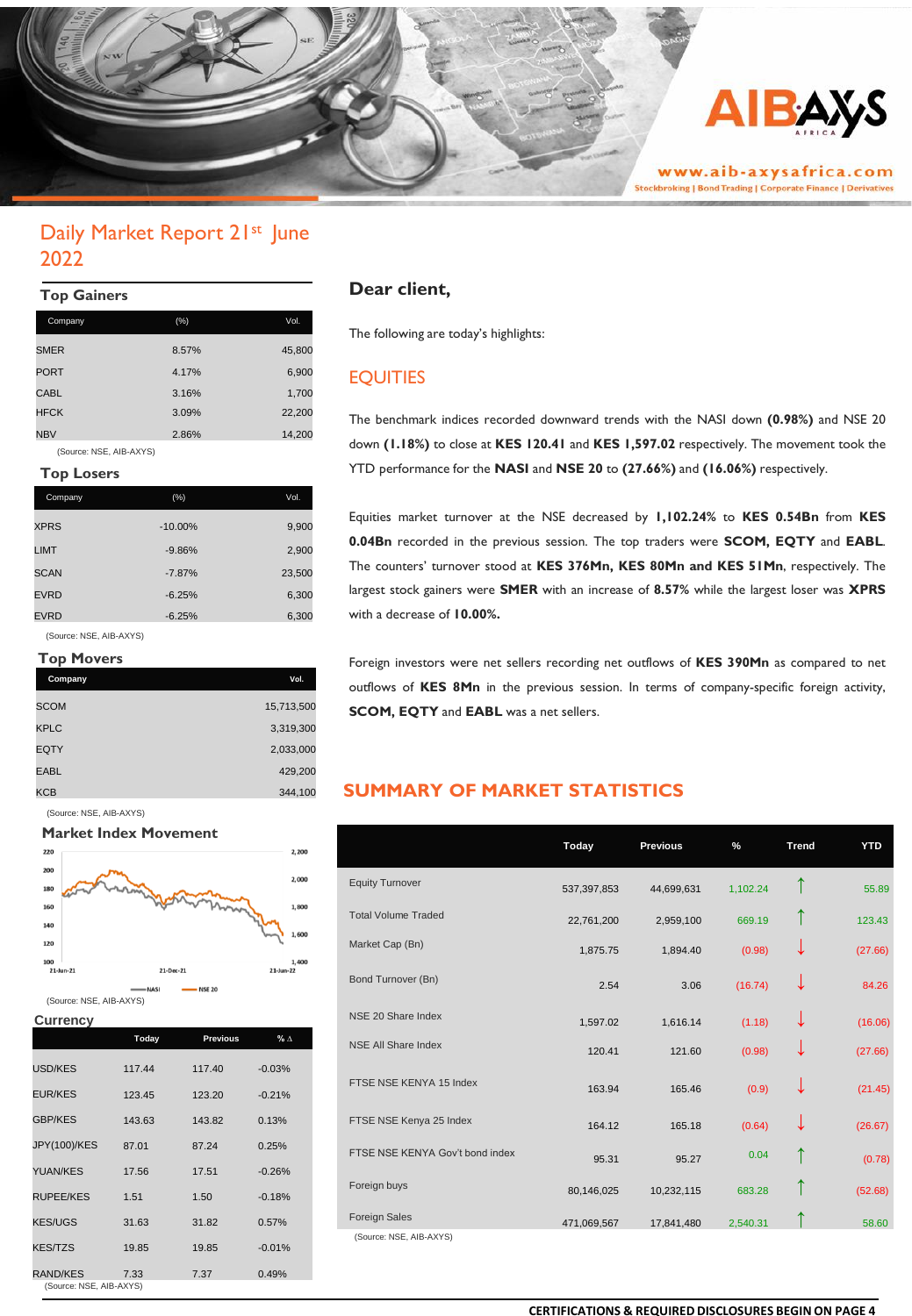

#### **Foreign and Local Participation**



**Top Foreign Buys**

| Company     | Vol.       |
|-------------|------------|
| <b>EABL</b> | 47,286,550 |
| <b>SCOM</b> | 32,162,395 |
| <b>EQTY</b> | 405,380    |
| <b>KEGN</b> | 238,000    |
| COOP        | 32,100     |

(Source: NSE, AIB-AXYS)

#### **Top Foreign Sales**

| Company     | Vol.        |
|-------------|-------------|
| <b>SCOM</b> | 338,755,060 |
| <b>EQTY</b> | 79,816,795  |
| <b>EABL</b> | 50,373,475  |
| <b>BAT</b>  | 1,360,000   |
| KCB         | 368,000     |

(Source: NSE, AIB-AXYS)

#### **Top Traders (Ksh)**

| <b>Top Traders (Ksh)</b>               |             |
|----------------------------------------|-------------|
| <b>SCOM</b>                            | 376,761,740 |
| <b>EQTY</b>                            | 80,792,605  |
| <b>EABL</b>                            | 51,472,050  |
| <b>KCB</b>                             | 12,719,430  |
| <b>KPLC</b>                            | 4,646,495   |
| COOP                                   | 1,625,820   |
| <b>BAT</b>                             | 1,573,200   |
| <b>ABSA</b>                            | 1,000,000   |
| <b>LIMT</b>                            | 928,000     |
| <b>SCBK</b>                            | 878,650     |
| <b>NCBA</b>                            | 792,775     |
| <b>KEGN</b>                            | 604,190     |
| <b>DTK</b>                             | 554,400     |
| <b>UMME</b>                            | 538,038     |
| <b>KAPC</b><br>(Source: NSE, AIB-AXYS) | 436,100     |
|                                        |             |

## **4-Day Key Market Indicators**

| 21-June-22 | 20-June-22 | 17-June-22 | 16-June-22 |
|------------|------------|------------|------------|
| 1.597.02   | 1.616.14   | 1.626.81   | 1,629.62   |
| 120.41     | 121.60     | 121.81     | 123.98     |
| 1875.75    | 1894.40    | 1897.65    | 1931.54    |
| 0.54       | 0.04       | 0.52       | 0.32       |
| 2.54       | 3.06       | 3.94       | 4.99       |
|            |            |            |            |

### **FIXED INCOME MARKET**

Secondary bond market turnover was down, decreasing **16.74%** to **KES 2.54Bn** from **KES 3.06Bn** worth of bonds traded previously. The **FXD2/2019/15** were the day's most traded bonds. The **FTSE Bond index was inclined at 95.31.**

#### **DERIVATIVES**

Total volume contracts traded up at **13** with a value of KES **268,010** from **9** with a value of **KES 258,600** in the previous session. Total open interest contracts was up at **156.**

### **CURRENCY**

The currency depreciated against the greenback to trade at **KES 117.44** from **KES 117.40** in the previous session. On a year-to-date basis, the shilling has depreciated by **3.80%** as compared to a **3.64%** depreciation in 2021. We anticipate that diesel and petrol prices will continue to increase as they trail global crude oil prices that have been rising due to geopolitical tensions in Eastern Europe. This will exert more pressure on the shilling, which will likely lead to further depreciation.

As of June 17th , CBK's usable foreign exchange reserves stood at **USD 8,114 Million (4.82 months of import cover)**

#### **MONEY MARKET**

Liquidity in the money markets tightened with the interbank rate increasing to **5.30%**, compared to **5.22%** recorded the previous day.

## **MACRO-ECONOMIC DATA**

| Macroeconomic data                   | Current | <b>Previous</b> |
|--------------------------------------|---------|-----------------|
| GDP (2021 vs 2020)                   | 7.50%   | $(0.30\%)$      |
| Inflation (May)                      | 7.10%   | 6.47%           |
| Private Sector Credit Growth (March) | 10.9%   | 9.10%           |
| Money Supply Growth (March)          | 4.70%   | 4.40%           |
| Forex Reserves(USD M)                | 8,114   | 8,219           |
| Public Debt (Bn) (Dec)               | 8206.74 | 8117.36         |
| Stanbic Kenya PMI (March)            | 48.20   | 49.50           |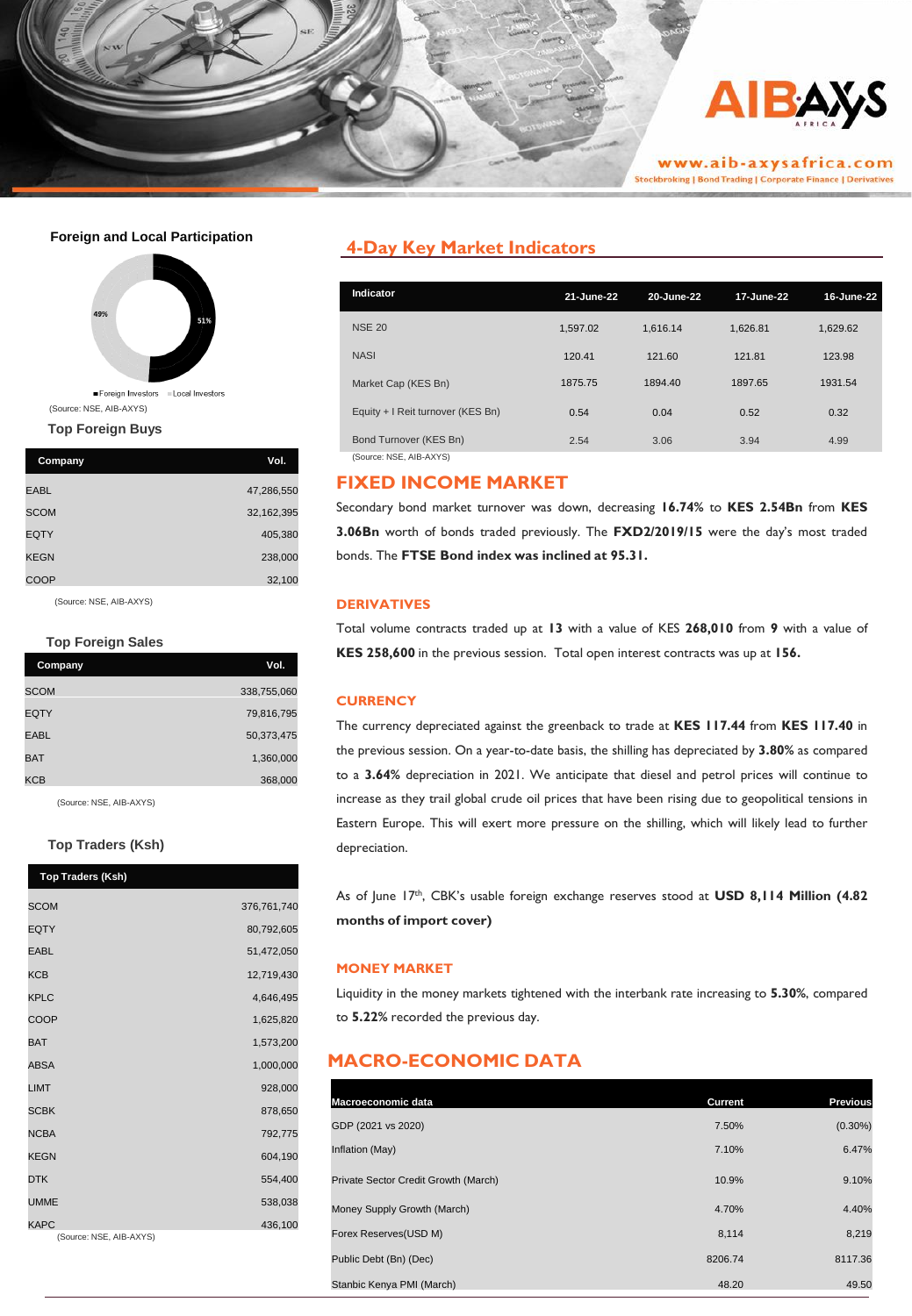# **The table below shows summary of trading activity at the Nairobi Stock Exchange at the end of day.**

| <b>Security ID</b> | <b>Net Change</b> | <b>Per Change</b> | <b>Closing Price</b> | <b>Prev Closing Price</b> | <b>Total Turnover</b> | <b>Total Volume</b> | <b>Foreign Buys</b> | <b>Foreign Sales</b> |
|--------------------|-------------------|-------------------|----------------------|---------------------------|-----------------------|---------------------|---------------------|----------------------|
| SMER               | 0.30              | 8.57%             | 3.80                 | 3.50                      | 173,856               | 45,800              |                     |                      |
| <b>PORT</b>        | 0.32              | 4.17%             | 8.00                 | 7.68                      | 3,200                 | 400                 |                     |                      |
| CABL               | 0.03              | 3.16%             | 0.98                 | 0.95                      | 1,663                 | 1,700               |                     |                      |
| <b>HFCK</b>        | 0.09              | 3.09%             | 3.00                 | 2.91                      | 66,505                | 22,200              |                     |                      |
| <b>NBV</b>         | 0.10              | 2.86%             | 3.60                 | 3.50                      | 51,094                | 14,200              |                     | 702                  |
| <b>TCL</b>         | 0.03              | 2.80%             | 1.10                 | 1.07                      | 220                   | 200                 |                     |                      |
| <b>FTGH</b>        | 0.03              | 2.31%             | 1.33                 | 1.30                      | 38,131                | 28,700              |                     |                      |
| SASN               | 0.40              | 1.90%             | 21.40                | 21.00                     | 8,555                 | 400                 |                     |                      |
| <b>CRWN</b>        | 0.60              | 1.38%             | 44.00                | 43.40                     | 52,800                | 1,200               |                     | 44,000               |
| <b>CIC</b>         | 0.02              | 1.06%             | 1.91                 | 1.89                      | 40,200                | 21,100              |                     |                      |
| <b>NCBA</b>        | 0.25              | 1.02%             | 24.70                | 24.45                     | 792,775               | 32,100              |                     |                      |
| <b>IMH</b>         | 0.15              | 0.91%             | 16.65                | 16.50                     | 136,510               | 8,200               |                     |                      |
| <b>DTK</b>         | 0.25              | 0.50%             | 50.75                | 50.50                     | 554,400               | 10,900              |                     | 260,200              |
| <b>TOTL</b>        | 0.10              | 0.42%             | 24.00                | 23.90                     | 26,420                | 1,100               |                     |                      |
| KCB                | 0.15              | 0.41%             | 36.95                | 36.80                     | 12,719,430            | 344,100             |                     | 368,000              |
| BAT                | 0.50              | 0.12%             | 425.25               | 424.75                    | 1,573,200             | 3,700               |                     | 1,360,000            |
| ABSA               |                   | 0.00%             | 10.75                | 10.75                     | 1,000,000             | 93,200              | 21,600              | 24,735               |
| ARM                |                   | 0.00%             | 5.55                 | 5.55                      |                       |                     |                     |                      |
| <b>BAMB</b>        |                   | 0.00%             | 32.85                | 32.85                     | 101,905               | 3,100               |                     |                      |
| <b>BOC</b>         |                   | 0.00%             | 73.00                | 73.00                     |                       |                     |                     |                      |
| CARB               |                   | 0.00%             | 11.00                | 11.00                     | 24,220                | 2,200               |                     |                      |
| <b>DCON</b>        |                   | 0.00%             | 0.45                 | 0.45                      |                       |                     |                     |                      |
| EGAD               |                   | 0.00%             | 13.45                | 13.45                     |                       |                     |                     |                      |
| <b>FAHR</b>        |                   | 0.00%             | 5.98                 | 5.98                      |                       |                     |                     |                      |
| GLD                |                   | 0.00%             | 2,120.00             | 2,120.00                  |                       |                     |                     |                      |
| JUB                |                   | 0.00%             | 257.75               | 257.75                    |                       |                     |                     |                      |
| <b>KAPC</b>        |                   | 0.00%             | 89.00                | 89.00                     | 436,100               | 4,900               |                     |                      |
| KQ                 |                   | 0.00%             | 3.83                 | 3.83                      |                       |                     |                     |                      |
| <b>KUKZ</b>        |                   | 0.00%             | 424.00               | 424.00                    |                       |                     |                     |                      |
| <b>KURV</b>        |                   | 0.00%             | 1,500.00             | 1,500.00                  |                       |                     |                     |                      |
| <b>MSC</b>         |                   | 0.00%             | 0.28                 | 0.28                      |                       |                     |                     |                      |
| ORCH               |                   | 0.00%             | 10.40                | 10.40                     |                       |                     |                     |                      |
| <b>SBIC</b>        |                   | 0.00%             | 100.00               | 100.00                    | 299,975               | 3,000               |                     |                      |
| <b>SCBK</b>        |                   | 0.00%             | 123.75               | 123.75                    | 878,650               | 7,100               |                     |                      |
| SGL                |                   | 0.00%             | 12.35                | 12.35                     |                       |                     |                     |                      |
| SLAM               |                   | $0.00\%$          | 13.00                | 13.00                     |                       |                     |                     |                      |
| <b>UCHM</b>        |                   | 0.00%             | 0.17                 | 0.17                      | 5,794                 | 33,900              |                     |                      |
| <b>UMME</b>        |                   | 0.00%             | 8.00                 | 8.00                      | 538,038               | 67,300              |                     |                      |
| <b>UNGA</b>        |                   | 0.00%             | 29.50                | 29.50                     |                       |                     |                     |                      |
| <b>WTK</b>         |                   | 0.00%             | 125.00               | 125.00                    |                       |                     |                     |                      |
| <b>CTUM</b>        | (0.02)            | $-0.22%$          | 9.18                 | 9.20                      | 256,922               | 28,000              |                     |                      |
| <b>NSE</b>         | (0.02)            | $-0.29%$          | 6.98                 | 7.00                      | 115,710               | 16,600              |                     |                      |
| EQTY               | (0.15)            | $-0.38%$          | 39.75                | 39.90                     | 80,792,605            | 2,033,000           | 405,380             | 79,816,795           |
| <b>KPLC</b>        | (0.01)            | $-0.71%$          | 1.40                 | 1.41                      | 4,646,495             | 3,319,300           |                     |                      |
| <b>LKL</b>         | (0.03)            | $-0.91%$          | 3.28                 | 3.31                      | 1,312                 | 400                 |                     |                      |
| <b>KEGN</b>        | (0.04)            | $-1.16%$          | 3.40                 | 3.44                      | 604,190               | 177,700             | 238,000             |                      |
| <b>BKG</b>         | (0.40)            | $-1.29%$          | 30.55                | 30.95                     | 67,200                | 2,200               |                     |                      |
| COOP               | (0.15)            | $-1.38%$          | 10.75                | 10.90                     | 1,625,820             | 151,300             | 32,100              |                      |
| SCOM               | (0.35)            | $-1.44%$          | 24.00                | 24.35                     | 376,761,740           | 15,713,500          | 32,162,395          | 338,755,060          |
| KNRE               | (0.03)            | $-1.49%$          | 1.99                 | 2.02                      | 22,524                | 11,300              |                     |                      |
| <b>BRIT</b>        | (0.14)            | $-2.33%$          | 5.86                 | 6.00                      | 108,380               | 18,500              |                     |                      |
| <b>TPSE</b>        | (0.30)            | $-2.33%$          | 12.55                | 12.85                     | 2,510                 | 200                 |                     |                      |
| EABL               | (4.00)            | $-3.23%$          | 120.00               | 124.00                    | 51,472,050            | 429,200             | 47,286,550          | 50,373,475           |
| LBTY               | (0.20)            | $-3.70%$          | 5.20                 | 5.40                      | 52,000                | 10,000              |                     |                      |
| CGEN               | (1.90)            | $-4.52%$          | 40.10                | 42.00                     | 100,200               | 2,500               |                     |                      |
| OCH                | (0.10)            | $-4.55%$          | 2.10                 | 2.20                      | 210                   | 100                 |                     |                      |
| <b>NMG</b>         | (0.90)            | $-4.79%$          | 17.90                | 18.80                     | 141,500               | 7,900               |                     | 66,600               |
| <b>EVRD</b>        | (0.05)            | $-6.25%$          | 0.75                 | 0.80                      | 4,733                 | 6,300               |                     |                      |
| <b>HAFR</b>        | (0.02)            | $-6.25%$          | 0.30                 | 0.32                      | 14,007                | 46,200              |                     |                      |
| SCAN               | (0.27)            | $-7.87%$          | 3.16                 | 3.43                      | 74,346                | 23,500              |                     |                      |
| LIMT               | (35.00)           | $-9.86%$          | 320.00               | 355.00                    | 928,000               | 2,900               |                     |                      |